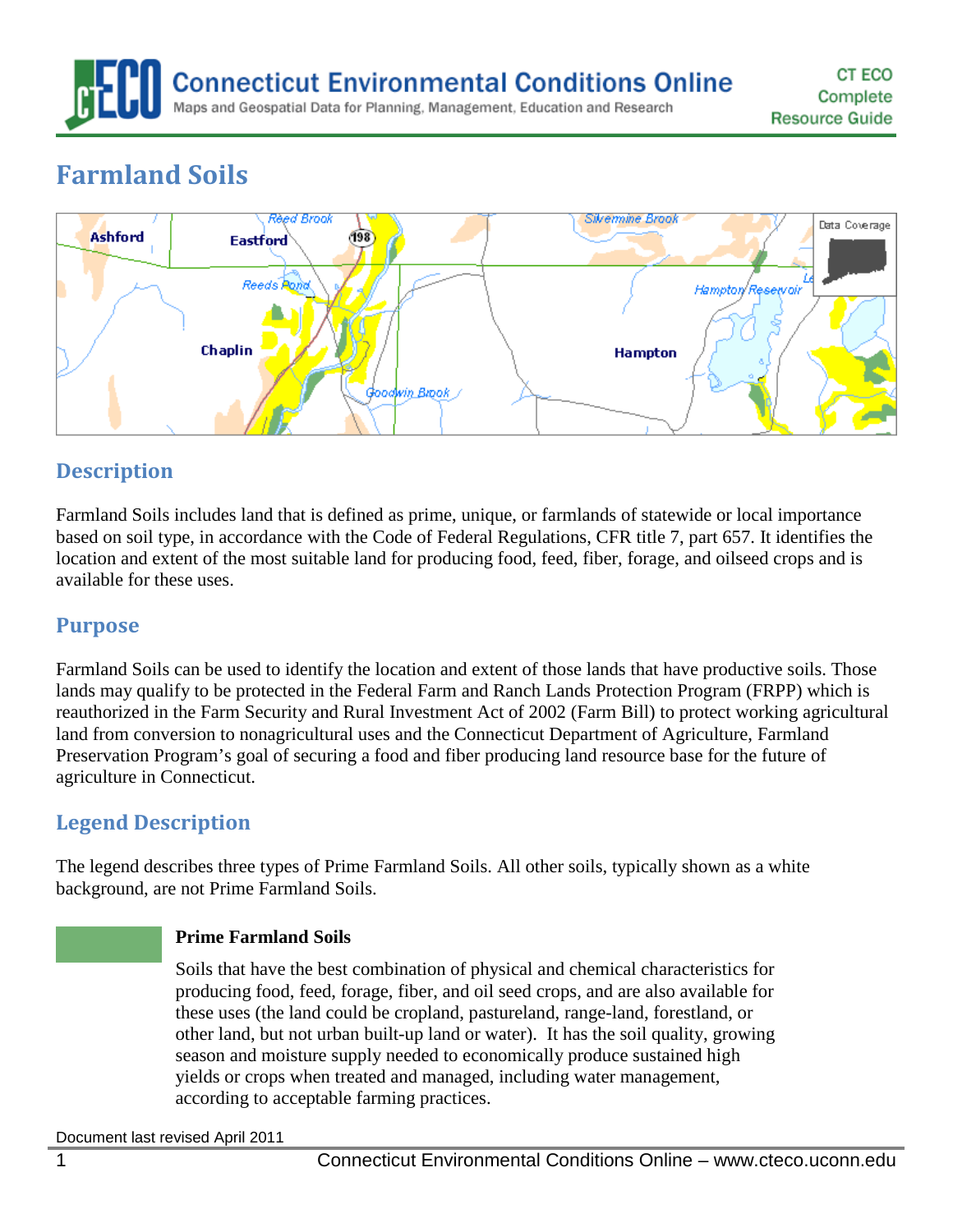#### **Statewide Important Farmland Soils**

Soils that fail to meet one or more of the requirements of prime farmland, but are important for the production of food, feed, fiber, or forage crops. They include those soils that are nearly prime farmland and that economically produce high yields of crops when treated and managed according to acceptable farming methods.

#### **Locally Important Farmland Soils**

Soils that are not prime or statewide importance but are used for the production of high value food, fiber or horticultural crops. This land may be important to the local economy due to its productivity or value. Includes locally important farmland soils for the towns of Ashford, Canterbury, Chaplin, Eastford, Lebanon, Milford, New Milford, and Norfolk.

## **Use Limitations**

The Farmland Soils data is interpreted from soils data and has similar limitations. See the [Soils Resource Guide](http://www.cteco.uconn.edu/guides/resource/CT_ECO_Resource_Guide_Soils.pdf) for details. This information does not necessarily portray land that is used currently for farming; it identifies productive soils that are suitable to be farmed. The Farmland Soils data does not incorporate current land use changes which may affect the farmland soil designation. *This data set is not designed for use as a primary regulatory tool in permitting or siting decisions, but may be used as a reference source.* This is public information and may be interpreted by organizations, agencies, units of government, or others based on needs; however, they are responsible for the appropriate application. Federal, State, or local regulatory bodies are not to reassign to the Natural Resources Conservation Service any authority for the decisions that they make. The Natural Resources Conservation Service will not perform any evaluations of these maps for purposes related solely to State or local regulatory programs.

## **Related Information**

[Federal Farm and Ranch Lands Protection Program](http://www.ct.nrcs.usda.gov/programs/fpp/frpp.html) provides matching funds to State, Tribal, or local governments and non-governmental organizations with existing farm and ranch land protection programs to purchase conservation easements.

The [Connecticut Department of Agriculture](http://www.ct.gov/doag/cwp/view.asp?a=3260&q=399016) preserves farmland by acquiring development rights to agricultural properties through the Farmland Preservation Program.

[Open Space and Watershed Land Acquisition Grant Program](http://www.ct.gov/dep/cwp/view.asp?a=2706&q=323834&depNav_GID=1641) provides financial assistance to municipalities and nonprofit land conservation organizations to acquire land for open space and to water companies to acquire land to be classified as Class I or Class II water supply property.

[Connecticut Farmland Trust](http://www.ctfarmland.org/index.html) is the only private statewide conservation organization dedicated solely to permanently protecting Connecticut's farmland.

Soil survey interpretations are predictions of soil characteristics for specified land management practices. Below are descriptions of soil survey interpretations available through CT ECO.

[Hydric Soils](http://www.cteco.uconn.edu/guides/resource/CT_ECO_Resource_Guide_Soils_Hydric.pdf) - CT ECO Complete Resource Guide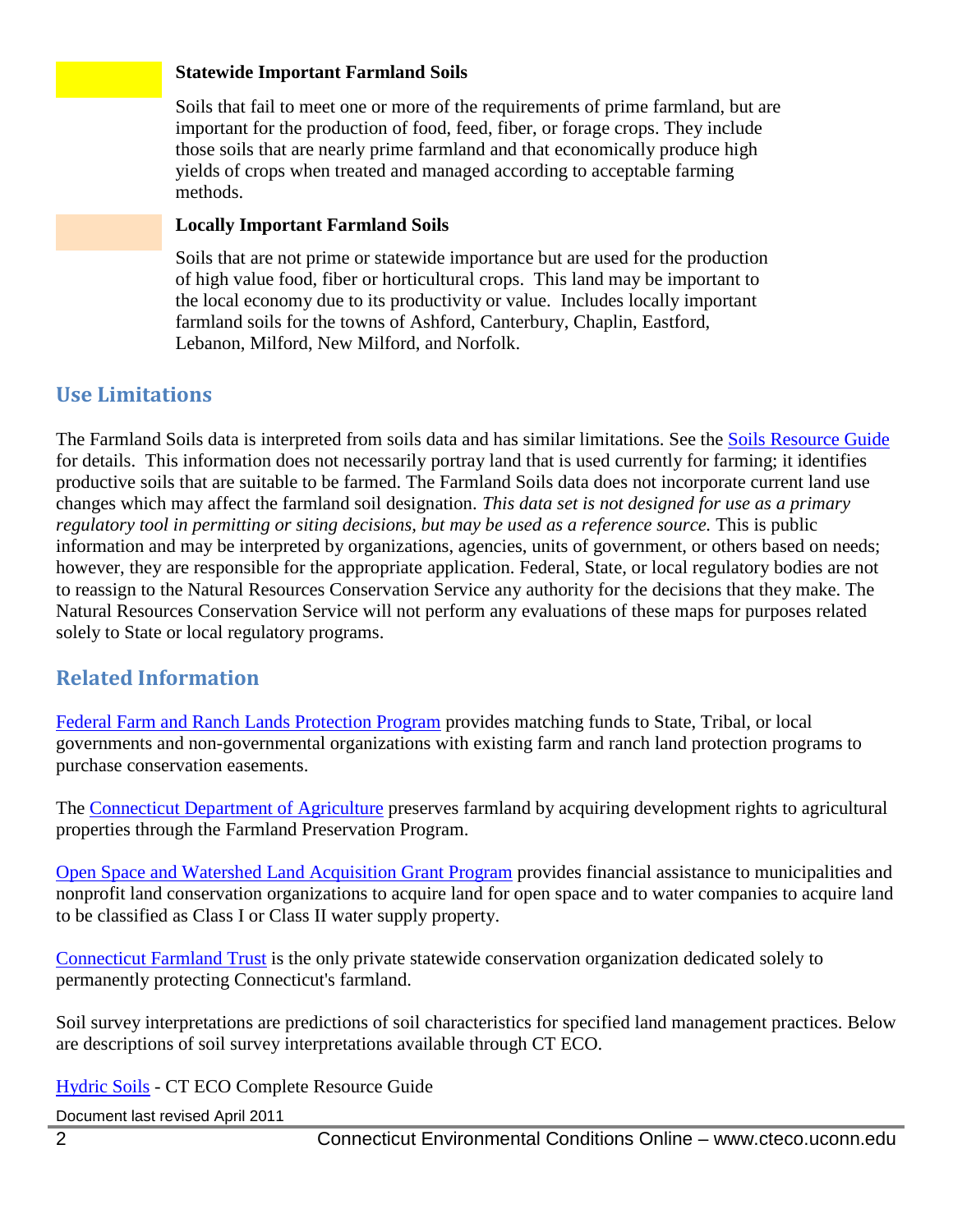[Inland Wetland Soils](http://www.cteco.uconn.edu/guides/resource/CT_ECO_Resource_Guide_Soils_Inland_Wetland.pdf) - CT ECO Complete Resource Guide

[Soil Drainage Class](http://www.cteco.uconn.edu/guides/resource/CT_ECO_Resource_Guide_Soils_Drainage.pdf) - CT ECO Complete Resource Guide

[Soil Flooding Class](http://www.cteco.uconn.edu/guides/resource/CT_ECO_Resource_Guide_Soils_Flooding.pdf) - CT ECO Complete Resource Guide

[Soil Potential Ratings for Subsurface Sewage Disposal Systems](http://www.cteco.uconn.edu/guides/resource/CT_ECO_Resource_Guide_Soils_Potential_SSDS.pdf) - CT ECO Complete Resource Guide

[Soil Parent Materials](http://www.cteco.uconn.edu/guides/resource/CT_ECO_Resource_Guide_Soils_Parent_Material.pdf) - CT ECO Complete Resource Guide

# **Data Collection Date**

The original data was collected from published surveys from 1962 to 1981, field mapping from 1985 through 2001, attribute documentation to 3/23/2007, and additional Locally Important Farmland designated as of July 2009.

## **Status**

Additional Locally Important Farmland soils by geographic areas may be added on a frequent basis. Lists of the soil map units that qualify as Locally Important Farmland soils are available at <http://www.ct.nrcs.usda.gov/soils.html>. Previously published county soil surveys (published between 1962 and 1981) are superseded by this official soil information. Previously published county soil surveys are for historical use only.

## **Map Scale**

The source map scale is  $1:12,000$  (1 inch = 1,000 feet). This information is designed to be viewed and analyzed at this map scale. The minimum size delineation is 3 acres.

## **Contact**

State Soil Scientist, USDA, Natural Resources Conservation Service, 334 Merrow Rd., Suite A, Tolland, CT 08084. Phone: 860-871-4011 or visit the [Connecticut NRCS office website.](http://www.ct.nrcs.usda.gov/)

## **Additional Documentation**

[Farmland Soils](http://www.cteco.uconn.edu/guides/Soils_Farmland.htm) – CT ECO Basic Data Guide

[Farmland Soils GIS Metadata](http://www.cteco.uconn.edu/metadata/dep/document/SOILS_FARMLAND_POLY_FGDC_Plus.htm) – Contains technical documentation describing the Farmland Soils data and the data sources, process steps, and standards used to collect, digitize, and store this information in a geographic information system (GIS).

[Soils](http://www.cteco.uconn.edu/guides/resource/CT_ECO_Resource_Guide_Soils.pdf) – CT ECO Complete Resource Guide

[Locally Important Farmland List](http://www.ct.nrcs.usda.gov/soils.html) - List of towns with additional soils identified and approved by the town and the NRCS as Local Important Farmland.